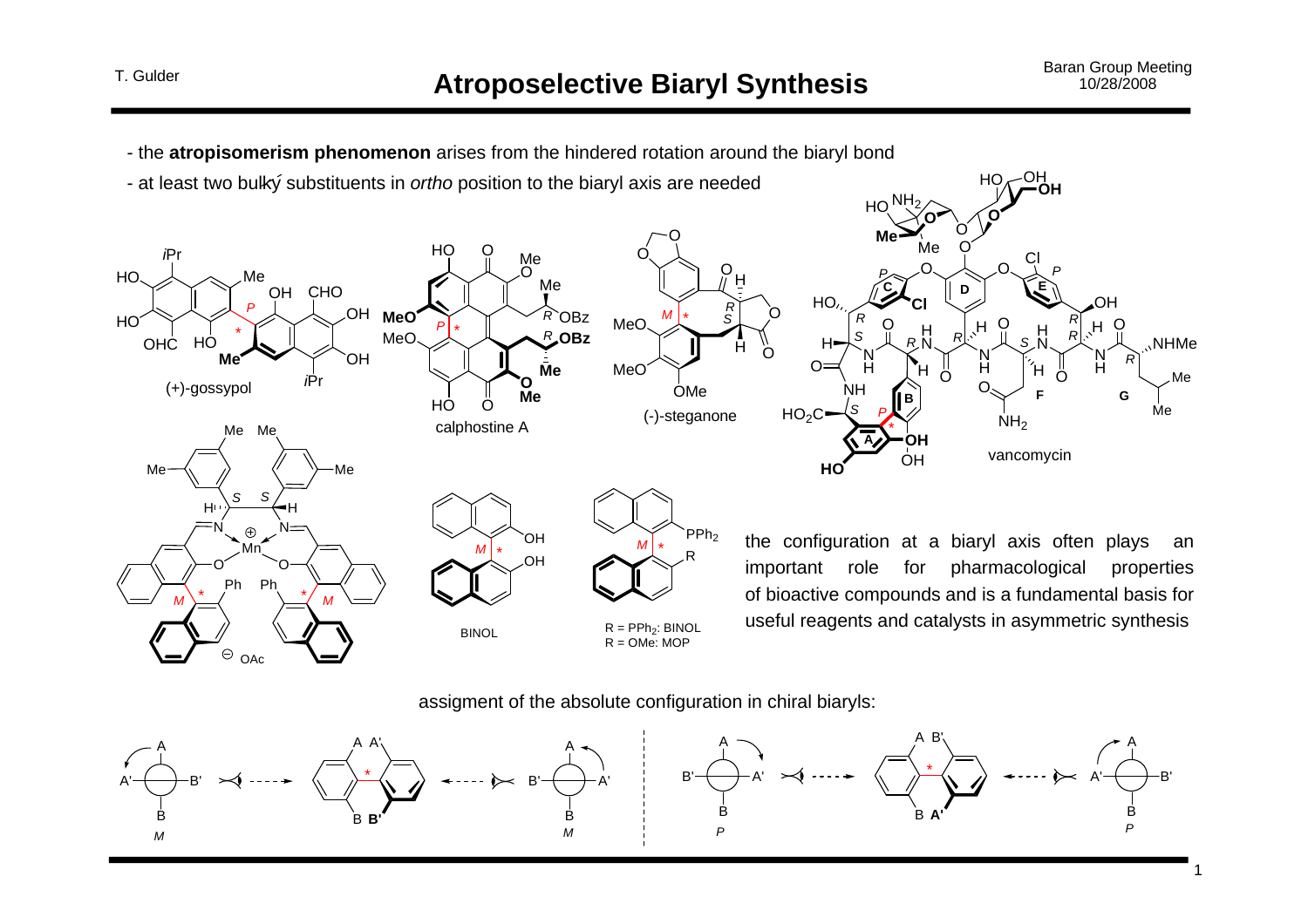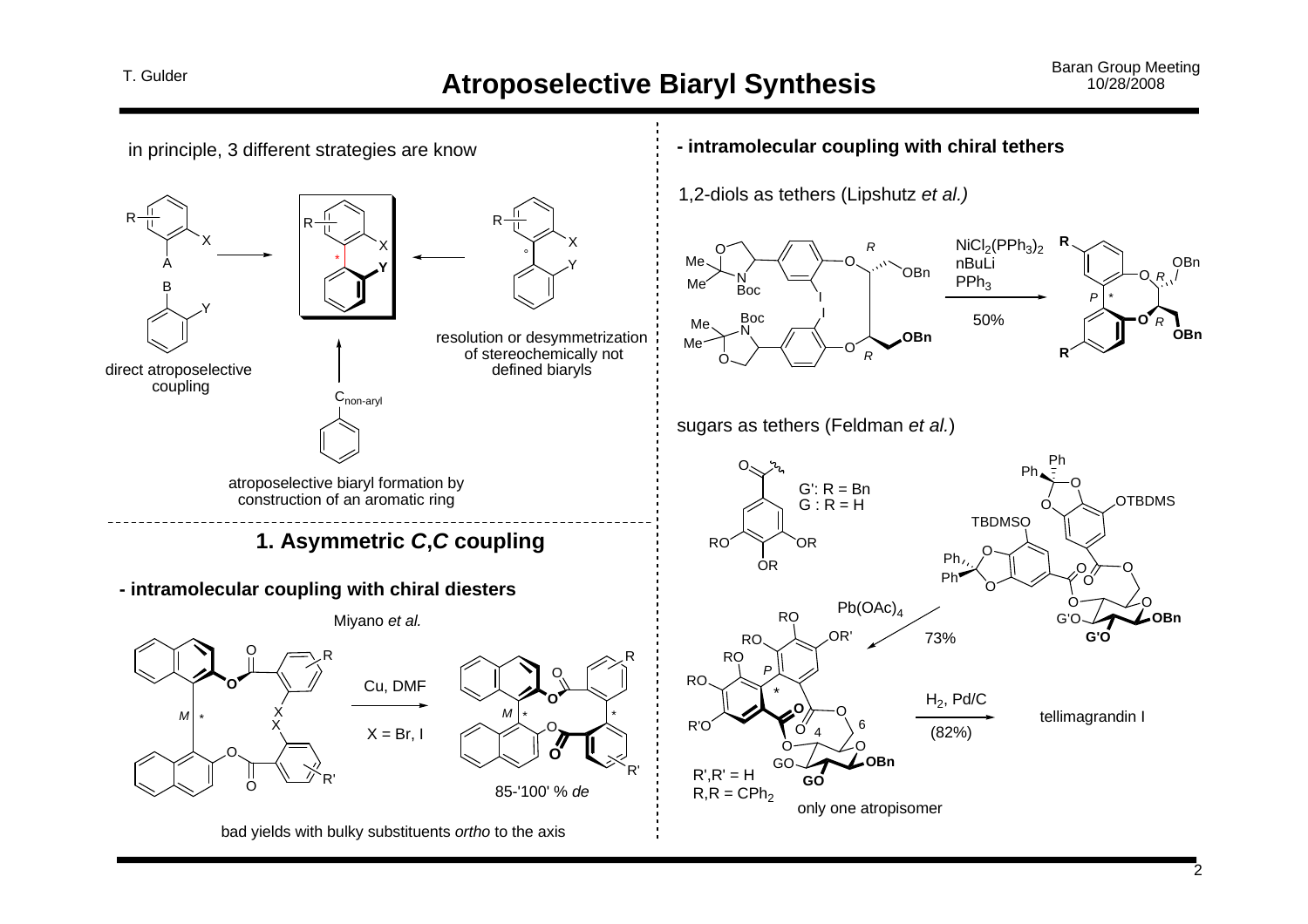#### **Atroposelective Biaryl Synthesis**

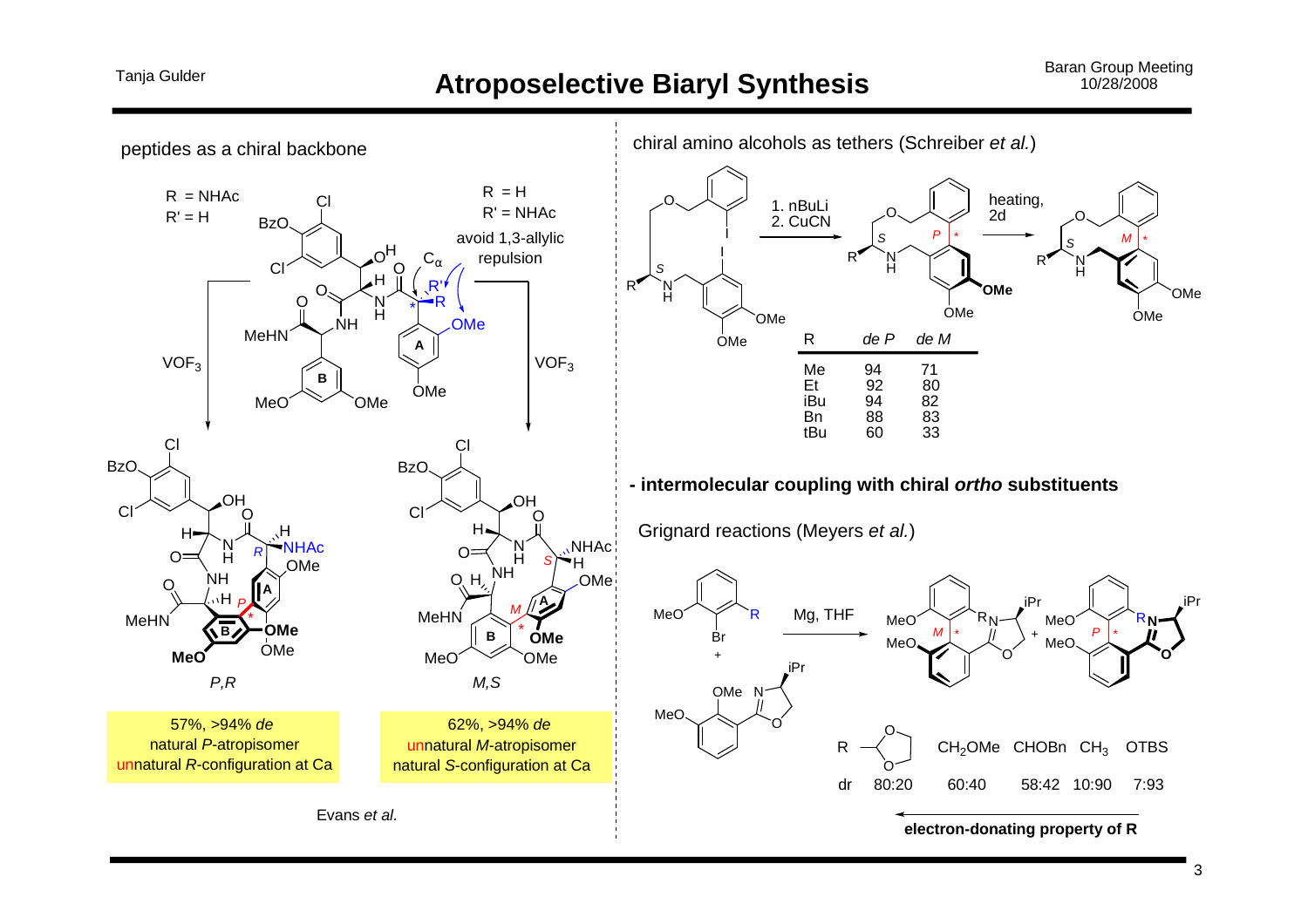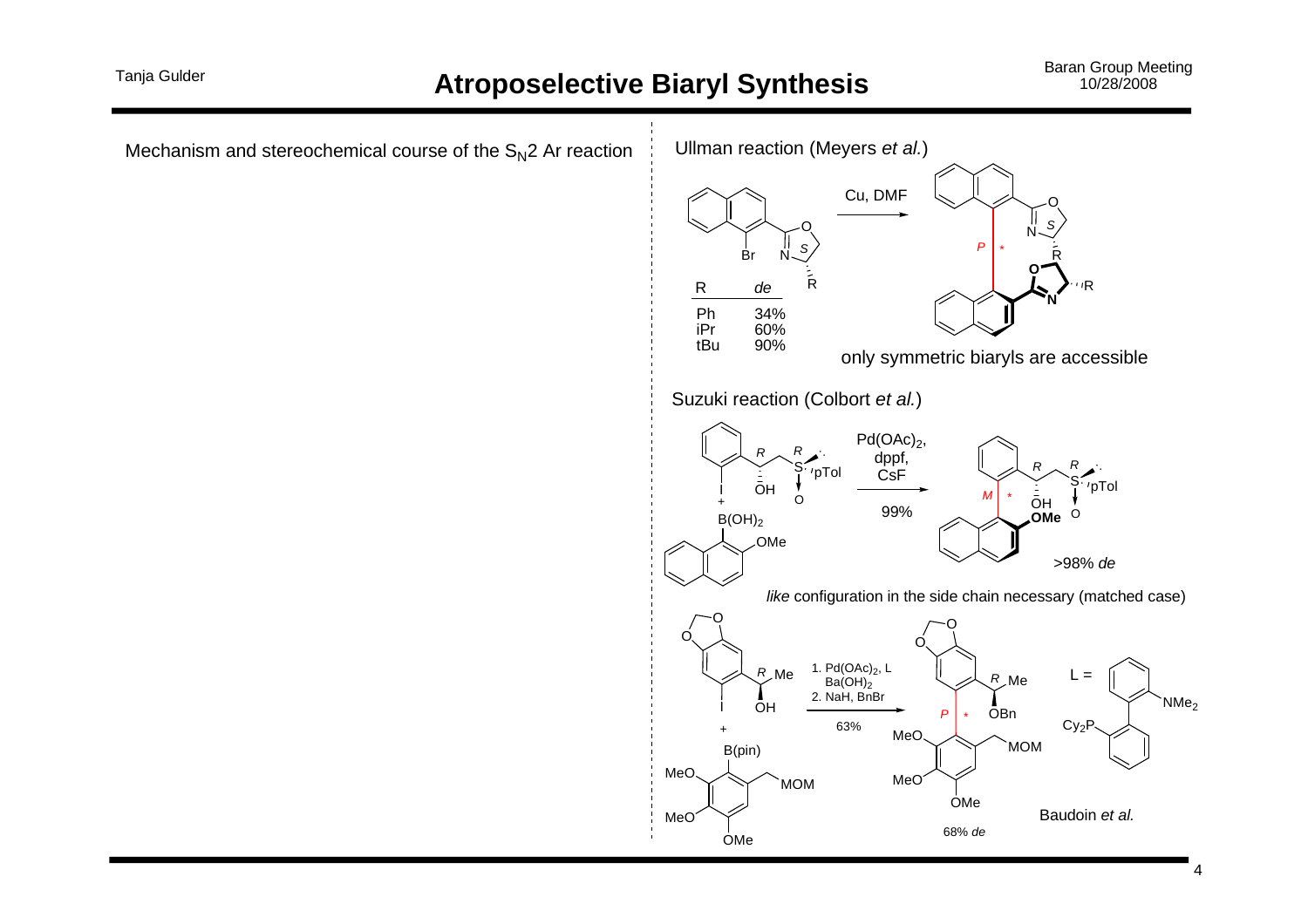### **Atroposelective Biaryl Synthesis**

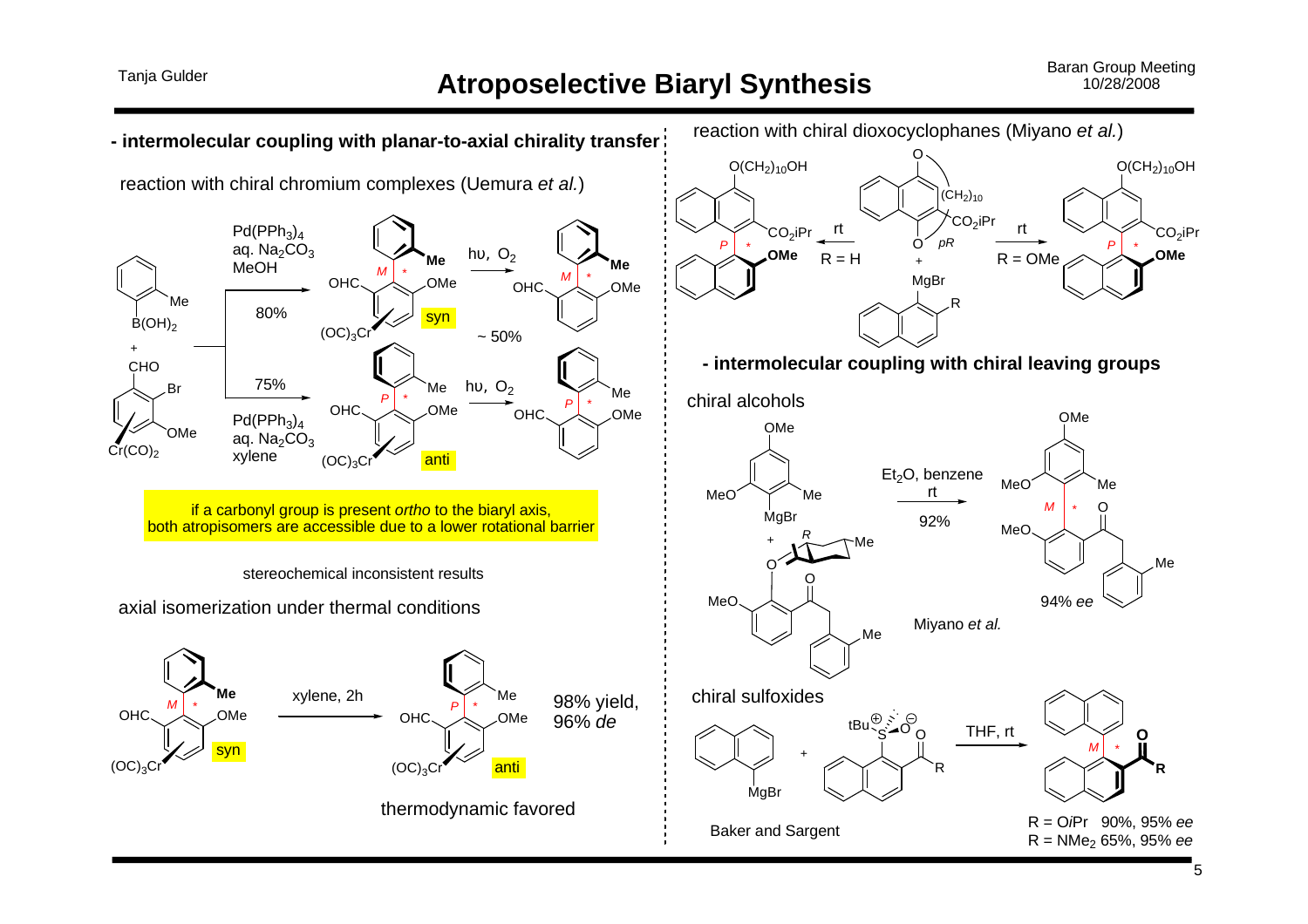# Tanja Gulder **Atroposelective Biaryl Synthesis** Baran Group Meeting 10/28/2008

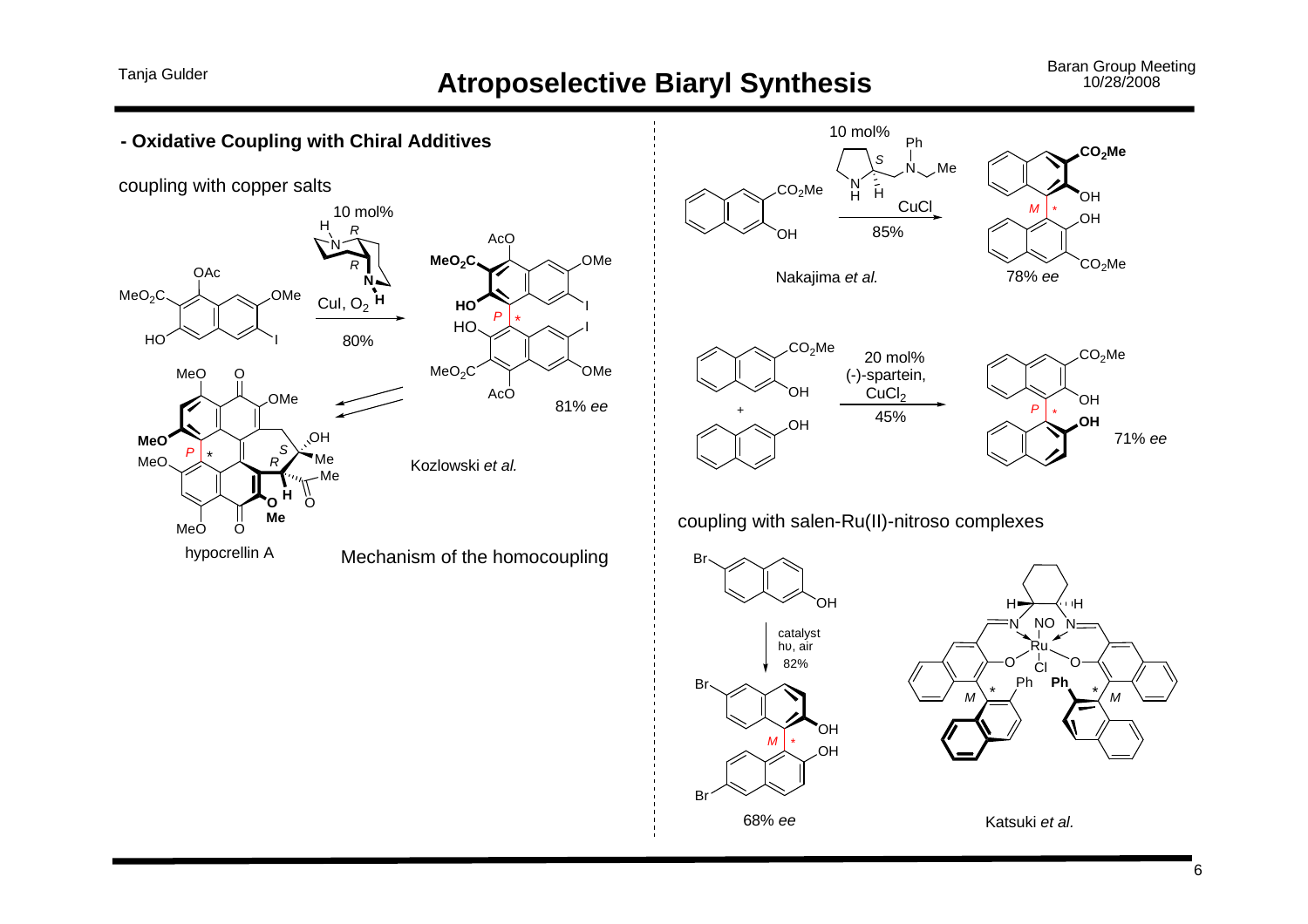# Tanja Gulder **Atroposelective Biaryl Synthesis** Baran Group Meeting Baran Group Meeting 10/28/2008



 $7^{\circ}$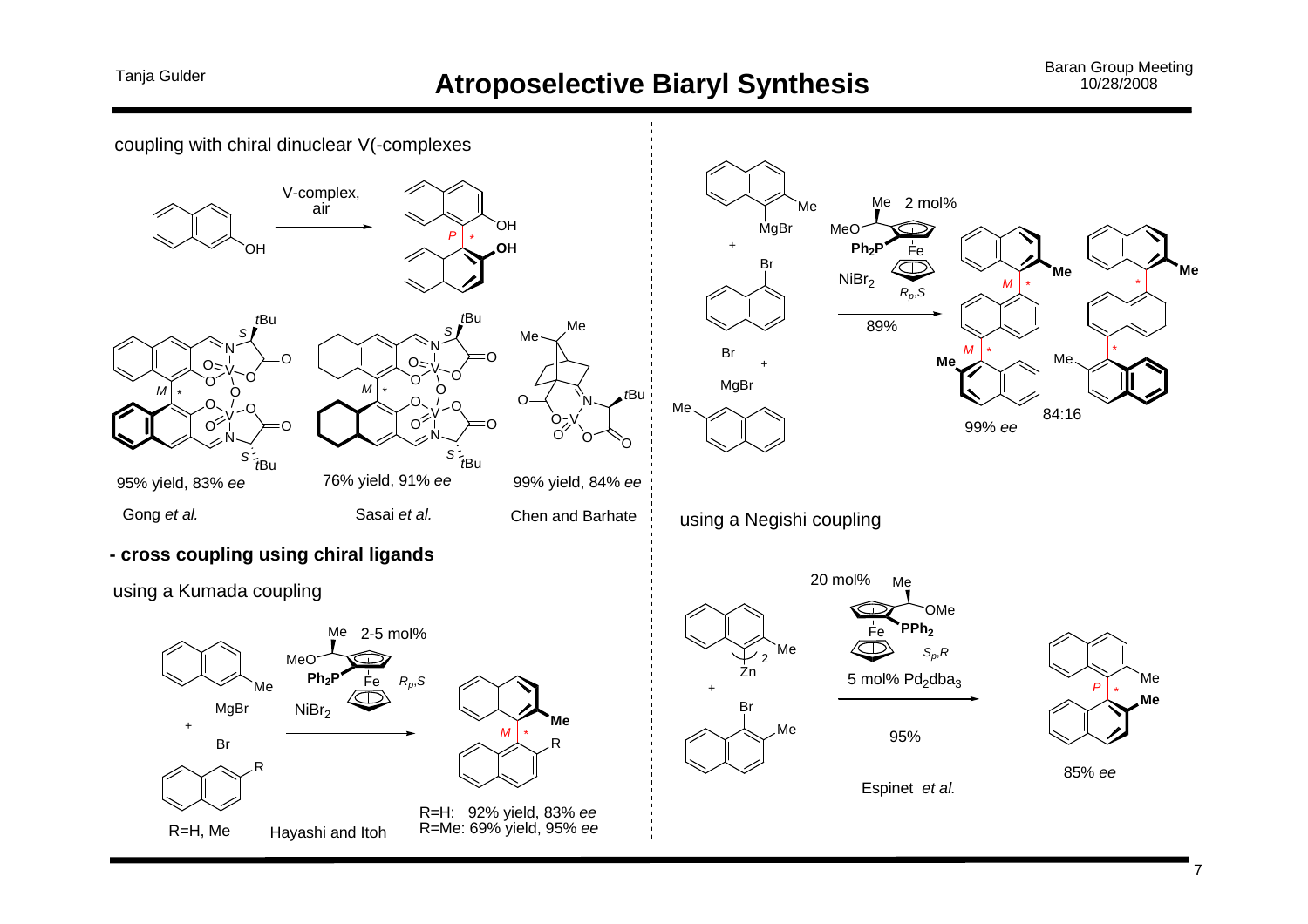# Tanja Gulder **Atroposelective Biaryl Synthesis** Baran Group Meeting 10/28/2008

![](_page_7_Figure_3.jpeg)

stronger electron donor needed to precoordinate the less basic boronic acid in the same way as the methoxy substituent does with the magnesium cation of the aryl Grignard reagent in the Kumada coupling

![](_page_7_Figure_5.jpeg)

![](_page_7_Figure_6.jpeg)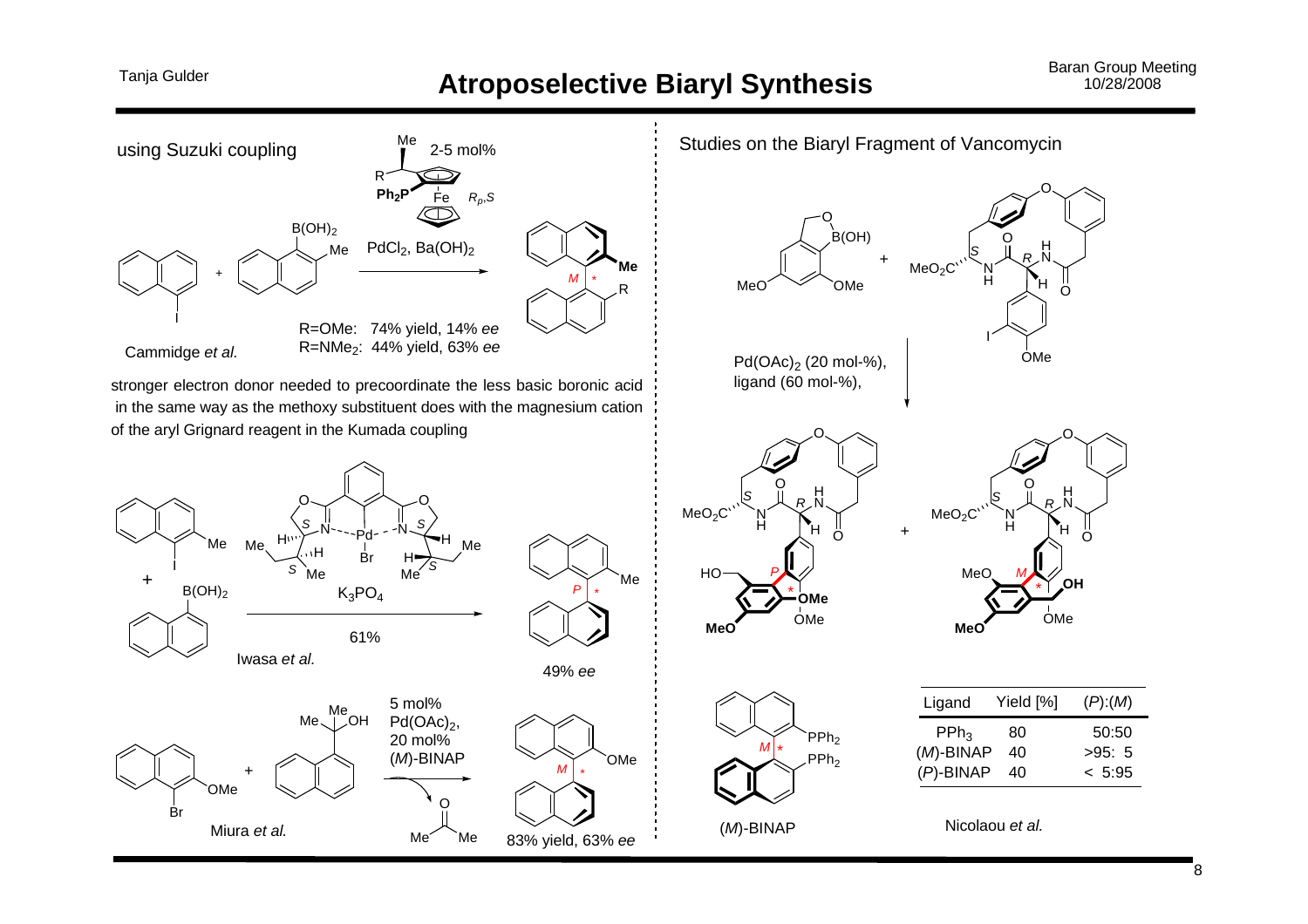![](_page_8_Figure_3.jpeg)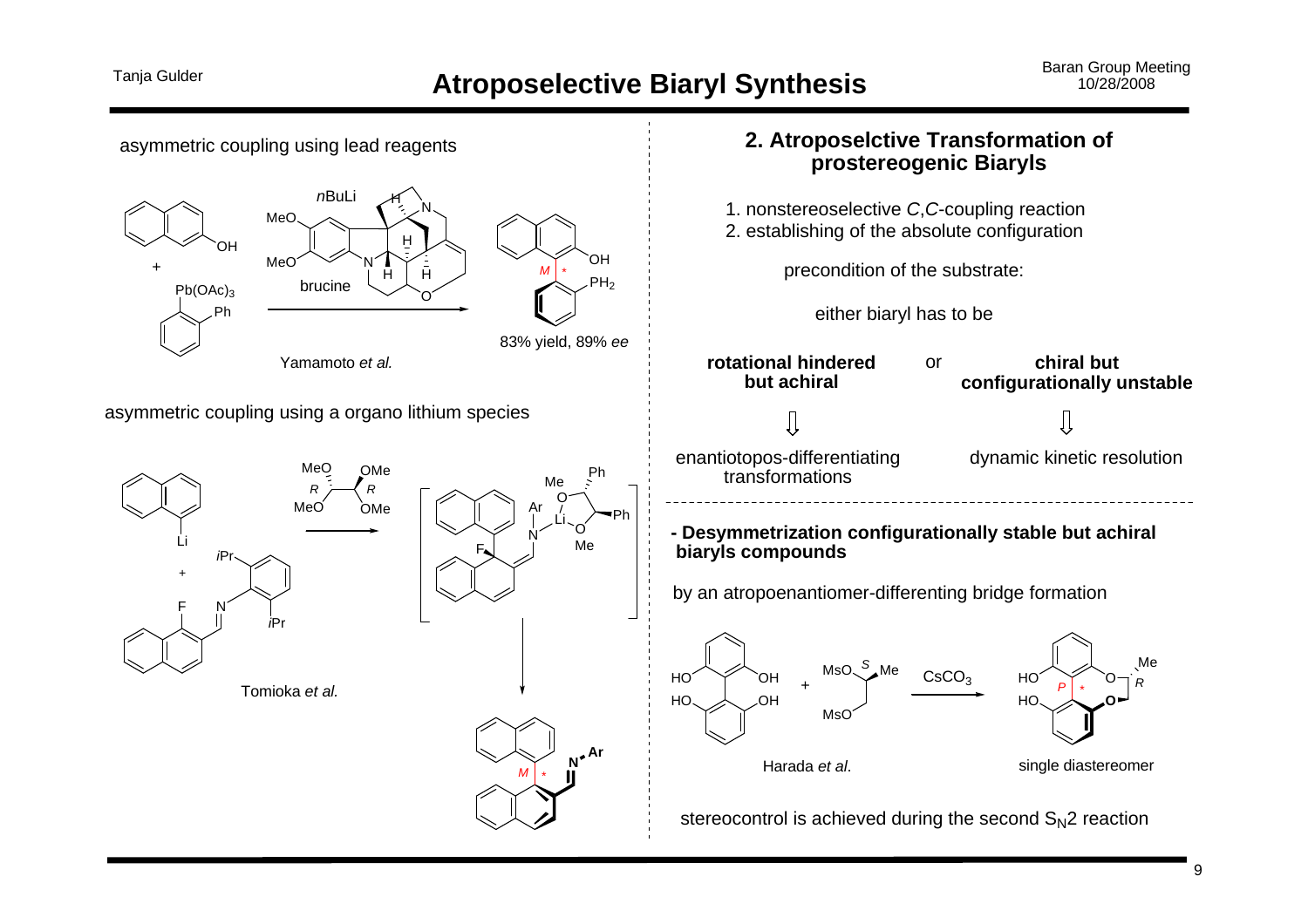# Tanja Gulder **Atroposelective Biaryl Synthesis** Baran Group Meeting Baran Group Meeting 10/28/2008

![](_page_9_Figure_3.jpeg)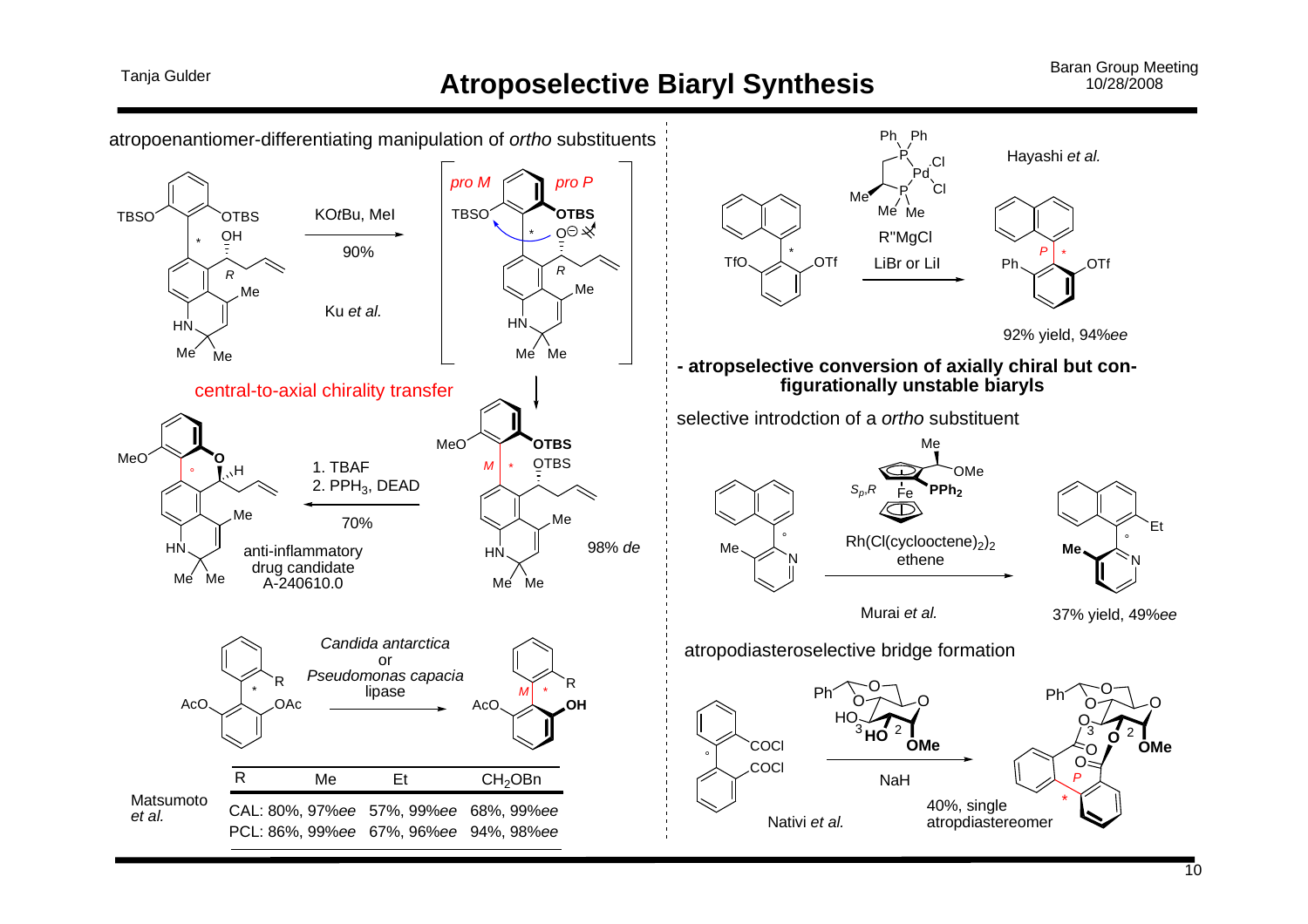# Tanja Gulder **Atroposelective Biaryl Synthesis** Baran Group Meeting Meeting 10/28/2008

![](_page_10_Figure_2.jpeg)

![](_page_10_Figure_3.jpeg)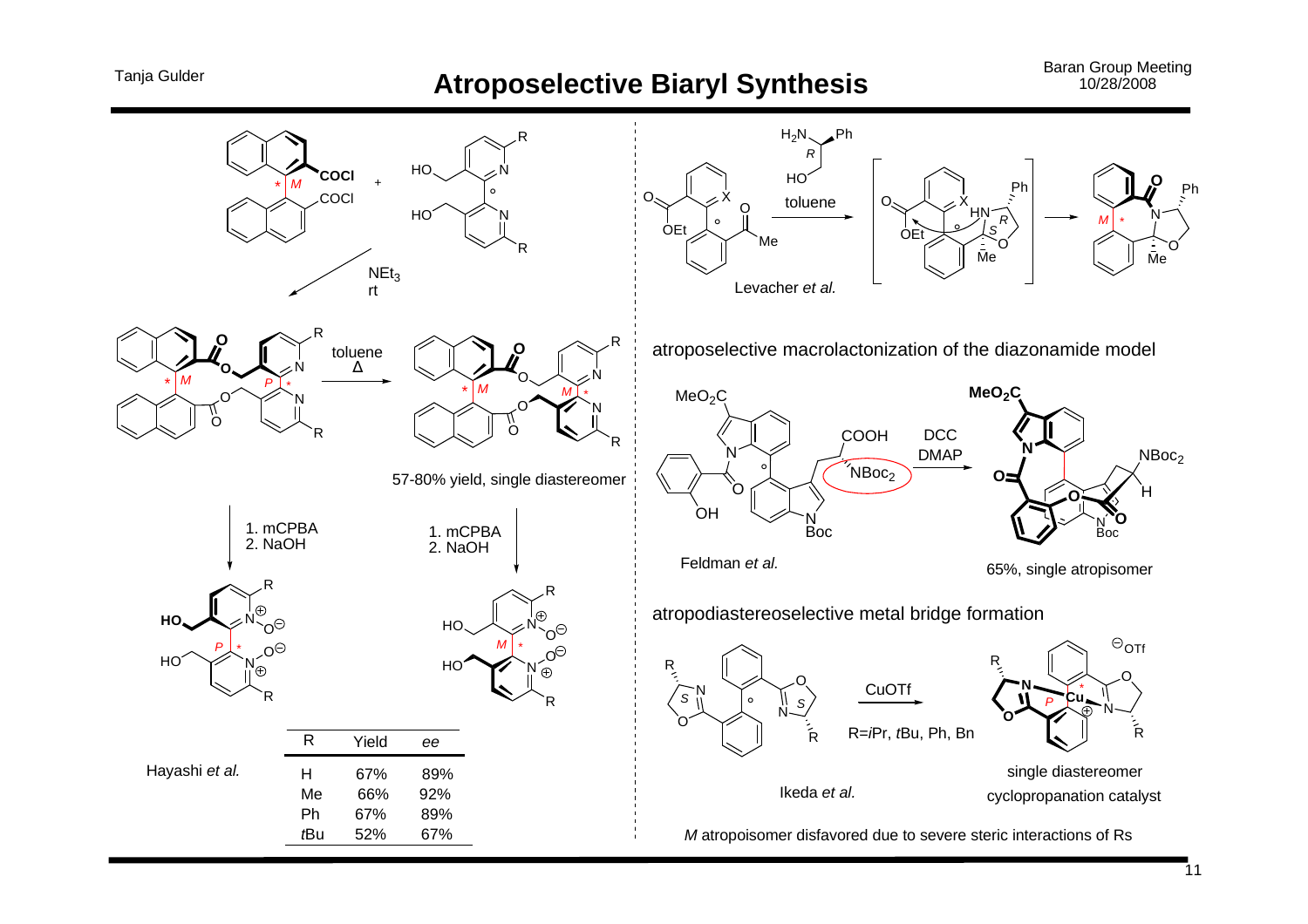![](_page_11_Figure_3.jpeg)